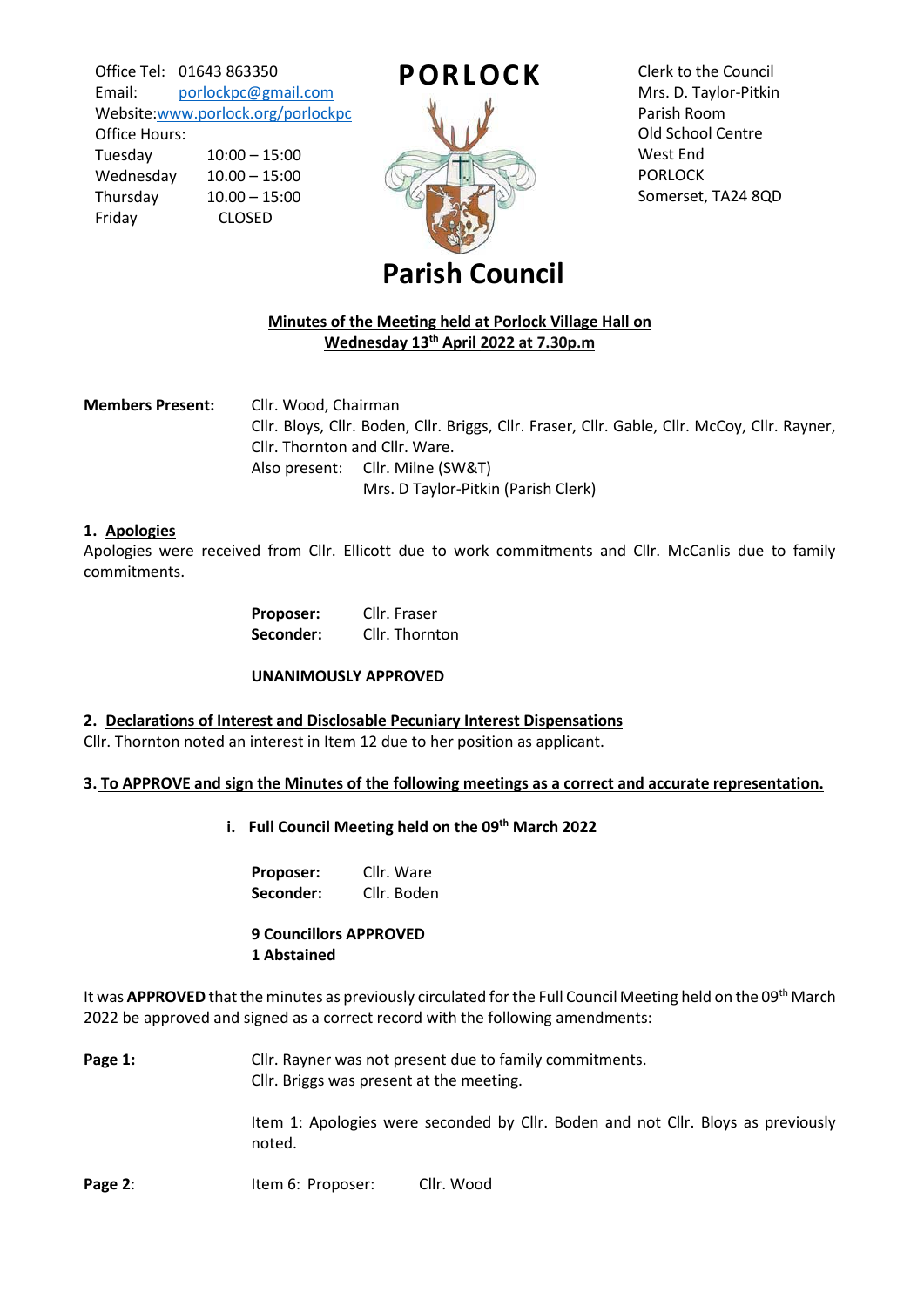Seconder: Cllr. Fraser

Page 4: £56.00 (05/01/2022) cash collection from Doverhay Toilets

# **ii. Finance Committee Meeting held on the 05th April 2022**

It was **APPROVED** that the minutes as previously circulated for the Finance Committee Meeting held on the 05<sup>th</sup> April 2022 be approved and signed as a correct record with the following amendment:

> **Proposer:** Cllr. Fraser **Seconder:** Cllr. Thornton

# **UNANIMOUSLY APPROVED**

**Page 3:** 

#### **Item 8 should read as follows: 8. FC to review the extension of the Emergency Town Centre Recovery Fund.**

It was noted that a further £5,000 has been provided by SW&T as an extension to the ETCRF. As the PHSSG are no longer a committee from the 31<sup>st</sup> March 2022, Cllr. McCanlis requested the £5,000 Fund Extension from SW&T go to PPC and be open to individuals or groups to request funding for specific projects that support the High Street - i.e. this fund is an extension of the earlier funds managed by the PHSSG and will be subject to the same conditions as before. SW&T are expected to issue an amended contract, once the PPC have confirmed how they intend to manage this Extension Fund.

A report was provided by Cllr. Thornton confirming that the three Councillors currently responsible for the ETCRF continue to oversee the completion of the existing projects from the original Fund and deliver the final report.

# **4. Matters for report for information purposes only and action points raised at previous meeting:**

- i. Maintenance and upkeep of the Old School Centre A date is to be secured in the early part of spring. **This Item is to be removed from the Agenda.**
- ii. Policies and Documents Committee to review the PPC current Standing Orders by the 2022 Election The Chairman noted following the Election on the 05<sup>th</sup> May 2022, a draft copy of revised Standing Orders will be provided to the new Councillors for review along with the new Code of Conduct provided by SALC and the LGA.

The meeting was adjourned for public participation.

# **5. Public Participation**

The meetings was adjourned:

### War Memorial at Dunster Steep

It was noted that there had not been any further progress on the grant for the War Memorial and this requires attention.

# **Action Point: Clerk to contact War Memorial Trust and completion application process.** Traffic Calming Measures on the A39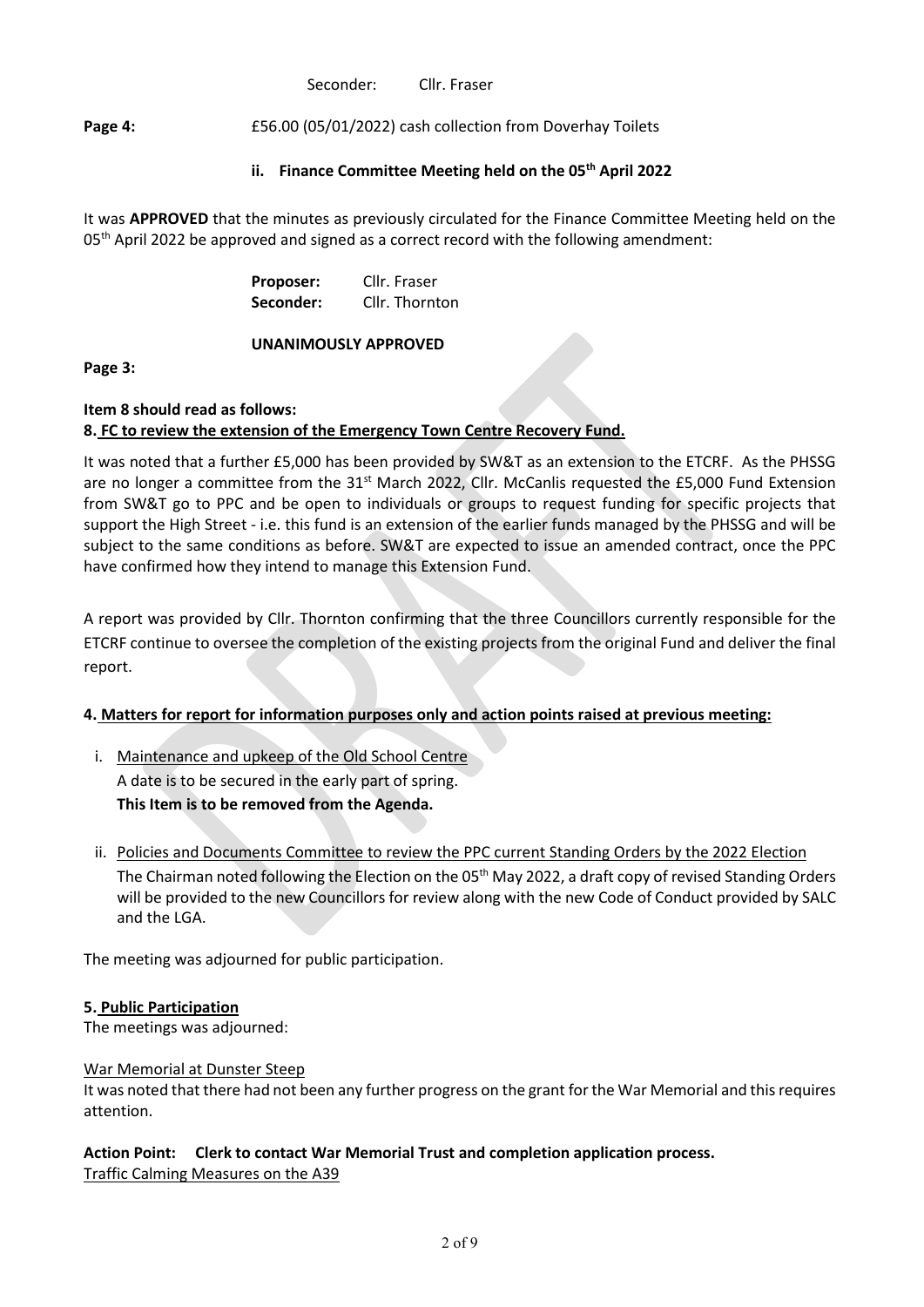Speeding and traffic and the lack of a police presence within the Village were raised as a matter of concern. The Chairman confirmed that discussions were in place with neighbouring Villages to control the speed limit of the A39 and the PPC recently successfully campaigned to get the speed limit reduced on the A39 near Brattan Straight following the fatal traffic collision last year.

The meeting was reconvened.

# **6. Planning 6/27/22/110 THE OLD BUS GARAGE, PORLOCK WEIR, MINEHEAD, TA24 8PE**

The above retrospective application is for the erection of a wooden storage shed double door small window and mono pitched roof. The application is also requiring approval of the creation of car parking for both clients and staff and storage of equipment for the business.

The applicant has cleared the overgrowth and requested prior approved permission from the landowner Porlock Manor Estate and their Agents Savills. From the application and photos they have cleared within their boundary and erected the shed. My comment would be that the application is approved but that some natural wildlife hedge is planted on the banks in order to soften the development.

# **6/27/22/109DC FLAT 1 RIVERSIDE, THE TANNERY, HIGH STREET, TA24**

This is a discharge of the conditions relating to the approved application on the replacement of the wooden fascias and windows. The work as I understand it has been completed in line with the conditions and should be approved.

# **6/27/22/108LB SHIP INN, PORLOCK, MINEHEAD, TA24 8QD**

The works relate to an outbuilding and would be of benefit to the building and surrounding public house.

| Proposer: | <b>Cllr. McCoy</b> |
|-----------|--------------------|
| Seconder: | Cllr. Gable        |

# **UNANIMOUSLY APPROVED**

### **7. Chairman's Announcements**

None were noted.

# **8. Somerset County Council and District Councillors' reports**

# **Cllr. Milne, Somerset West and Taunton District Council:**

### Energy Rebate

Cllr. Milne reported there had been a surge in fraudsters contacting residents in the area and requesting their bank details in order to provide them with the energy rebate. Cllr. Milne confirmed that at no time would SW&T contact any individual by phone requesting this sensitive information.

### Queens Jubilee Street Party

Cllr. Milne confirmed road closure permission for the street parties had to be requested SCC by the 18<sup>th</sup> April in order to be reviewed prior to the celebrations.

# **The Chairman provided a report on behalf of Cllr. Nicholson from SCC:**

### County Council Elections

The elections for the last year of the county council and the first term (the four following years) take place on 05<sup>th</sup> May 2022. Counting for county/unitary will take place on Friday 06<sup>th</sup> May 2022. The boundaries for each division (in future to be known as wards) are the county council ones, but with two seats for each. Six people have been validly nominated to stand as candidates in the election for the Dulverton and Exmoor Division/Ward.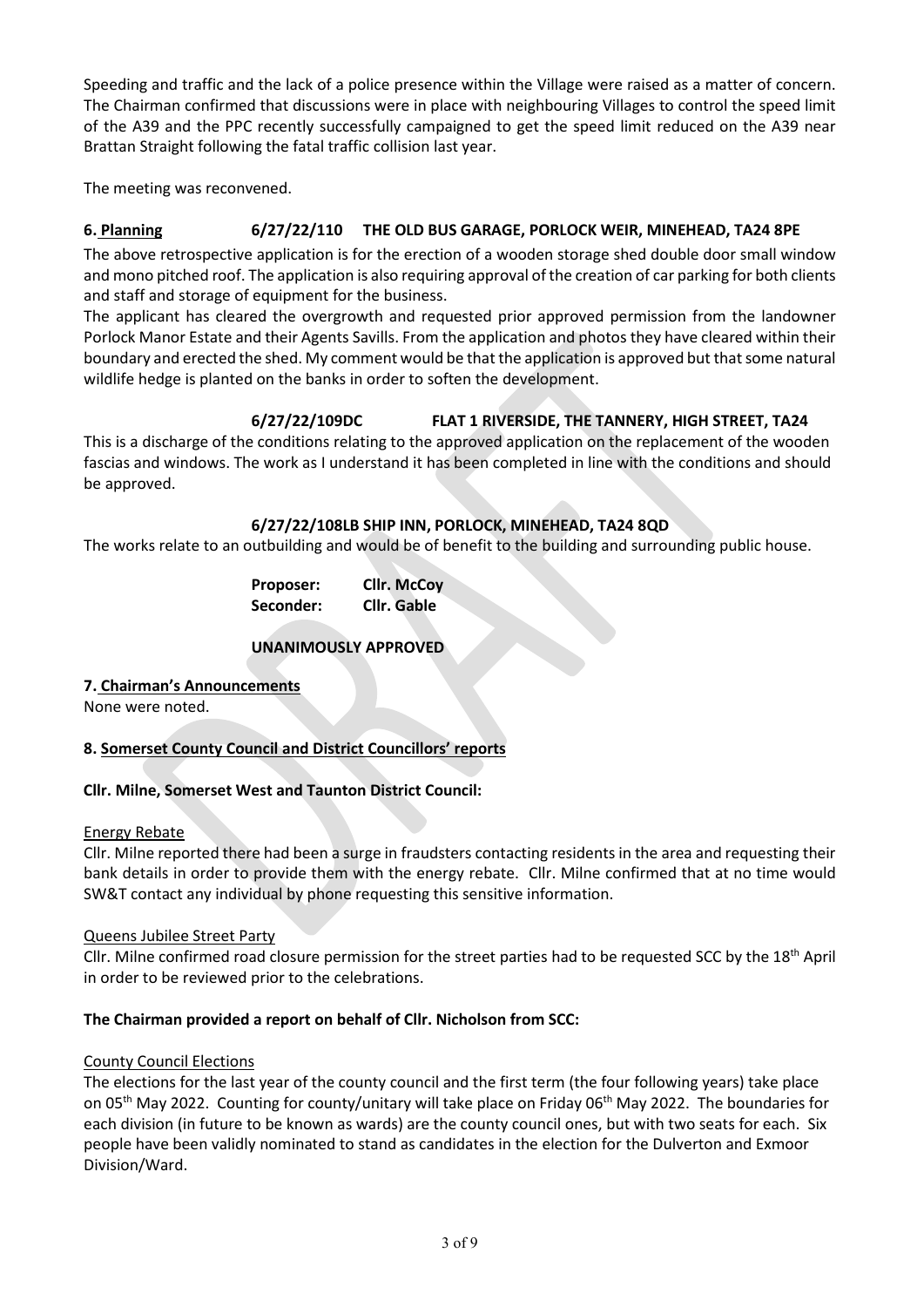The district council with its members will continue in being until April 23 when it will fall away. For the next year representation on the National Park Authority will continue as is (4 county and 4 district) and my belief is that all eight seats will become unitary appointments after next year.

The development of the Local Community Networks (LCN) as a way of ensuring local needs and priorities are kept uppermost is continuing with three pilots in different parts of the County. Councillors will know, not least from the Exmoor Panel, about the one based here which seeks to develop a new and better way of working with communities on highways. The work continues apace with the appointment of a steward imminent, to be followed by a broker. A steering group is driving this forward with representatives from various parts of the division, each with its own particular needs and challenges. It reports to the Exmoor Panel, so I would encourage attendance.

I would also encourage attendance at the next LGR Advisory Board meeting on 19 May, as the easiest way for parish councils to be involved at this stage.

| Payment<br><b>Number</b>              | <b>Name</b>                                  | <b>Description</b>                                                                                                                                                                                                                | <b>Amount</b>           |
|---------------------------------------|----------------------------------------------|-----------------------------------------------------------------------------------------------------------------------------------------------------------------------------------------------------------------------------------|-------------------------|
|                                       | <b>HMRC</b>                                  | National Insurance and Tax contributions                                                                                                                                                                                          | 432.98                  |
|                                       | Mrs. D Taylor-<br>Pitkin                     | Clerk Salary                                                                                                                                                                                                                      | ****                    |
|                                       | Mr. E Nichols                                | <b>OSB Caretaker salary</b>                                                                                                                                                                                                       | ****                    |
|                                       | <b>Mrs. M Perkins</b>                        | Library Officer Salary                                                                                                                                                                                                            | ****                    |
|                                       | <b>Miss H Turner</b>                         | <b>OSC Cleaner Salary</b>                                                                                                                                                                                                         | ****                    |
|                                       | <b>Mark Jones</b>                            | Cleaning of OSC Toilets £95.00<br><b>D</b> H Toilets<br><b>Cleaning supplies</b><br>28/02/2022 - 28/03/2022                                                                                                                       | 95.00<br>290.00<br>6.36 |
|                                       | <b>Mr N Shattock</b>                         | Completion of monthly RTI submissions to HM<br>Revenue and Customs / Setting up and operation of<br>PPC salaries. Completion of the end of year<br>submission and providing P60 forms. For auto<br>enrolment pension submissions. | 150.00                  |
|                                       | <b>Perrie Hale</b><br><b>Nursery</b>         | Delivery of trees and supporting equipment.                                                                                                                                                                                       | 1665.42                 |
|                                       | Amazon                                       | Pencils / art supplies for children's group at Library<br>14/04/2022                                                                                                                                                              | 46.01                   |
|                                       | Amazon                                       | Stationary - file dividers / folders                                                                                                                                                                                              | 35.99                   |
|                                       | <b>First Graphic</b>                         | Dunster Steep plans                                                                                                                                                                                                               | 24.00                   |
|                                       | <b>Viking Stationary</b>                     | Purchase Order booklet / date stamp                                                                                                                                                                                               | 40.78                   |
|                                       | <b>Porlock Home &amp;</b><br><b>Hardware</b> | Cleaning supplies for the OSC & brass screws for the<br>memorial sign on the Marsh                                                                                                                                                | 25.68                   |
|                                       | D Taylor-Pitkin                              | Zoom £11.99, £10.00 phone supplement                                                                                                                                                                                              | 21.99                   |
|                                       | <b>Geoxphere Ltd</b>                         | Annual charge for Parish Online                                                                                                                                                                                                   | 120.00                  |
| <b>SCC</b><br><b>Climate</b><br>Grant | <b>Repair Café</b>                           | Charity Insurance: Porlock Vale Repair Café<br>Policy Number: ACY 2370066                                                                                                                                                         | 311.64                  |
| <b>SCC</b><br>Climate<br>Grant        | <b>Village Hall</b>                          | Repair café booking for 30 <sup>th</sup> July 2022                                                                                                                                                                                | 33.00                   |

### **9. Finance: April accounts to be passed for payment – Cllr. Fraser to report.**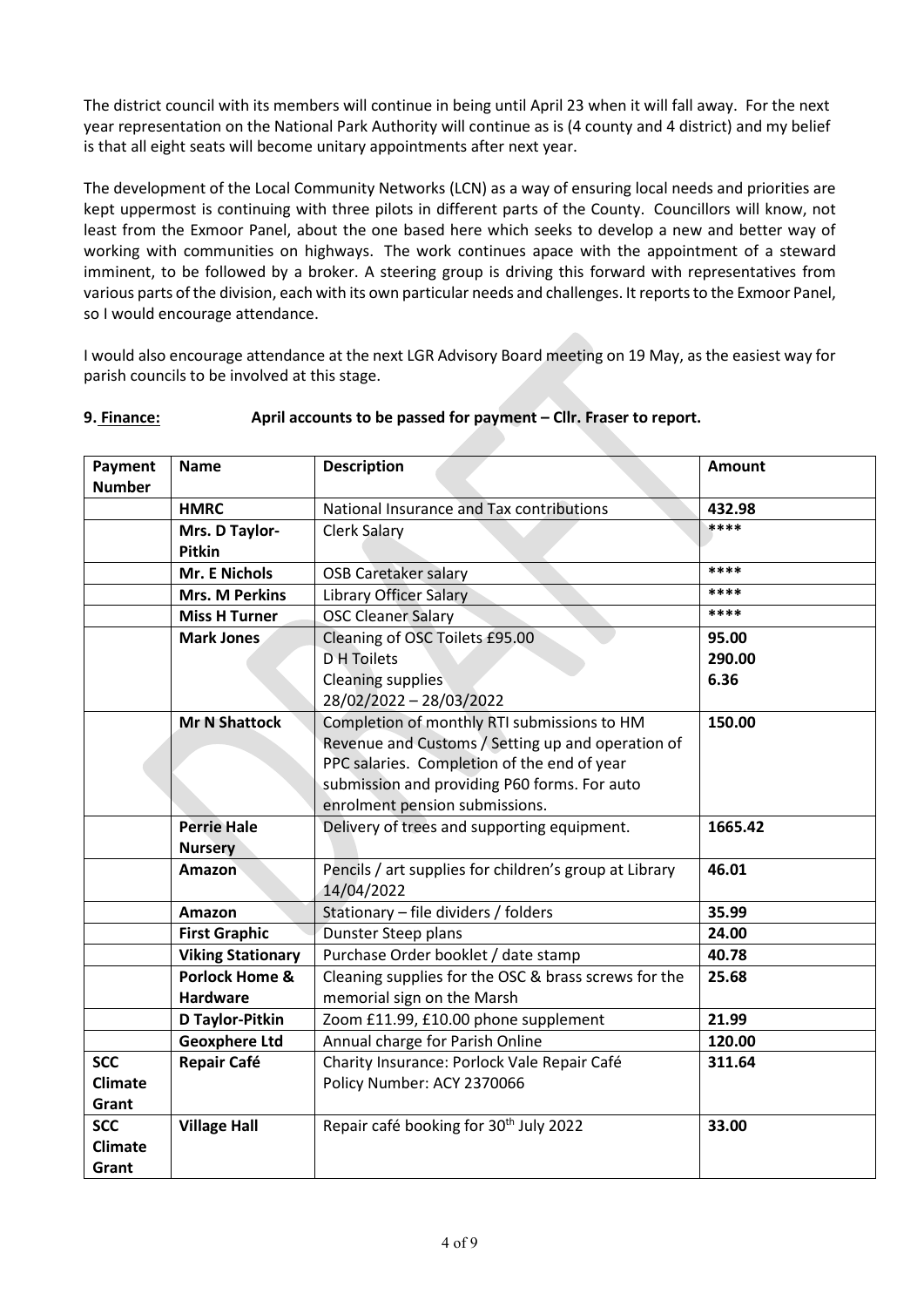| <b>PHSSG</b>                  | <b>L</b> Thornton       | Event admin/management                             | £65.51                               |
|-------------------------------|-------------------------|----------------------------------------------------|--------------------------------------|
| <b>PHSSG</b>                  | <b>L</b> Thornton       | PC battery                                         | £56.99                               |
| <b>PHSSG</b>                  | <b>L</b> Thornton       | PC charger                                         | £22.97                               |
| <b>PHSSG</b>                  | <b>WS Garden</b>        |                                                    |                                      |
|                               | <b>Centre Ltd</b>       | Spring flowers/feed for planters                   | £108.73                              |
| <b>PHSSG</b>                  | <b>L</b> Thornton       | Printing                                           | £3.00                                |
| <b>PHSSG</b>                  | <b>L</b> Thornton       | Admin phone calls 12 months March 21-22            | £212.25                              |
| <b>PHSSG</b>                  | <b>L</b> Thornton       | PHSSG Administrator hours (13/12/21 to 6/2/22)     | £385.00                              |
| <b>PHSSG</b>                  | <b>L</b> Thornton       | PHSSG Administrator hours (07/02/22 to 31/03/22)   | £440.00                              |
| <b>PHSSG</b>                  | M J Limb                | to fit 8 x benches                                 | £1,680.00                            |
| <b>PHSSG</b>                  | M J Limb                | To move light at Church                            | £157.50                              |
| <b>PHSSG</b>                  | M J Limb                | To create wall seating at Doverhay                 | £850.00                              |
| <b>PHSSG</b>                  | <b>L</b> Thornton       | PHSSG Zoom account 23/3/22 to 22/4/22              | £14.39                               |
| <b>PHSSG</b>                  | <b>L</b> Thornton       | Admin costs March 2021-22                          | £130.00                              |
| <b>PHSSG</b>                  | <b>Broxap Limited</b>   | Derby Double Slim E Recycling Bin                  | £631.14                              |
| <b>PHSSG</b>                  | Courtyard               |                                                    |                                      |
|                               | <b>Framing Ltd</b>      | Populating the website                             | £528.00                              |
| <b>PHSSG</b>                  | <b>Active Signs</b>     |                                                    |                                      |
|                               | (Minehead) Ltd          | Finger post signs                                  | £1,526.57                            |
| <b>PHSSG</b>                  | <b>Active Signs</b>     |                                                    |                                      |
|                               | (Minehead) Ltd          | Signs and noticeboards                             | £990.79                              |
| <b>PHSSG</b>                  | <b>Active Signs</b>     |                                                    |                                      |
|                               | (Minehead) Ltd          | signage, design, installation                      | £1,227.80                            |
| <b>PHSSG</b>                  | <b>Active Signs</b>     |                                                    |                                      |
|                               | (Minehead) Ltd          | Road signs & installation                          | £644.74                              |
| <b>PHSSG</b>                  | <b>MIND Charity</b>     | Money Raised at pop up event and donated by        | £83.62                               |
|                               |                         | <b>PHSSG</b>                                       |                                      |
| <b>PHSSG</b>                  | <b>West Somerset</b>    | Money Raised at pop up event and donated by        | £80.00                               |
|                               | <b>Food Cupboard</b>    | <b>PHSSG</b>                                       |                                      |
| <b>PHSSG</b>                  |                         | Money Raised at pop up event and donated by        | 217.45                               |
|                               | <b>Home Start</b>       | <b>PHSSG</b>                                       |                                      |
| <b>Direct</b>                 | <b>NEST</b>             | Clerk Pension - Parish Council and Clerk           | 77.10                                |
| <b>Debit</b>                  |                         | contributions                                      |                                      |
| <b>Direct</b>                 | <b>Water 2 Business</b> | Annual water charge for Hawkcombe Cemetery         | 135.35                               |
| <b>Debit</b>                  |                         |                                                    |                                      |
| <b>Direct</b><br><b>Debit</b> | <b>Bright HR</b>        | <b>HR</b> support                                  | 60.00                                |
|                               |                         |                                                    |                                      |
| <b>Direct</b><br><b>Debit</b> | <b>Ricoh</b>            | Rent for photocopier                               | 480.32                               |
| <b>Direct</b>                 |                         | Monthly payment for Old School Building including  |                                      |
| <b>Debit</b>                  | <b>Bulb</b>             | the Library, Electricity supply                    | 43.84 Parish Office<br>68.18 Library |
| <b>Direct</b>                 | <b>Bulb</b>             | Monthly Payment for D H Toilets Electricity supply | 40.00                                |
| <b>Debit</b>                  |                         |                                                    |                                      |
| <b>Direct</b>                 | <b>BT</b>               | Telephone & Internet for Parish Office/Library     | 123.68                               |
| <b>Debit</b>                  |                         |                                                    |                                      |

**\*Invoices are available on request for the above payments.**

# **Bank Balances on the 13th April 2022:**

PPC Current Account: £158,290.06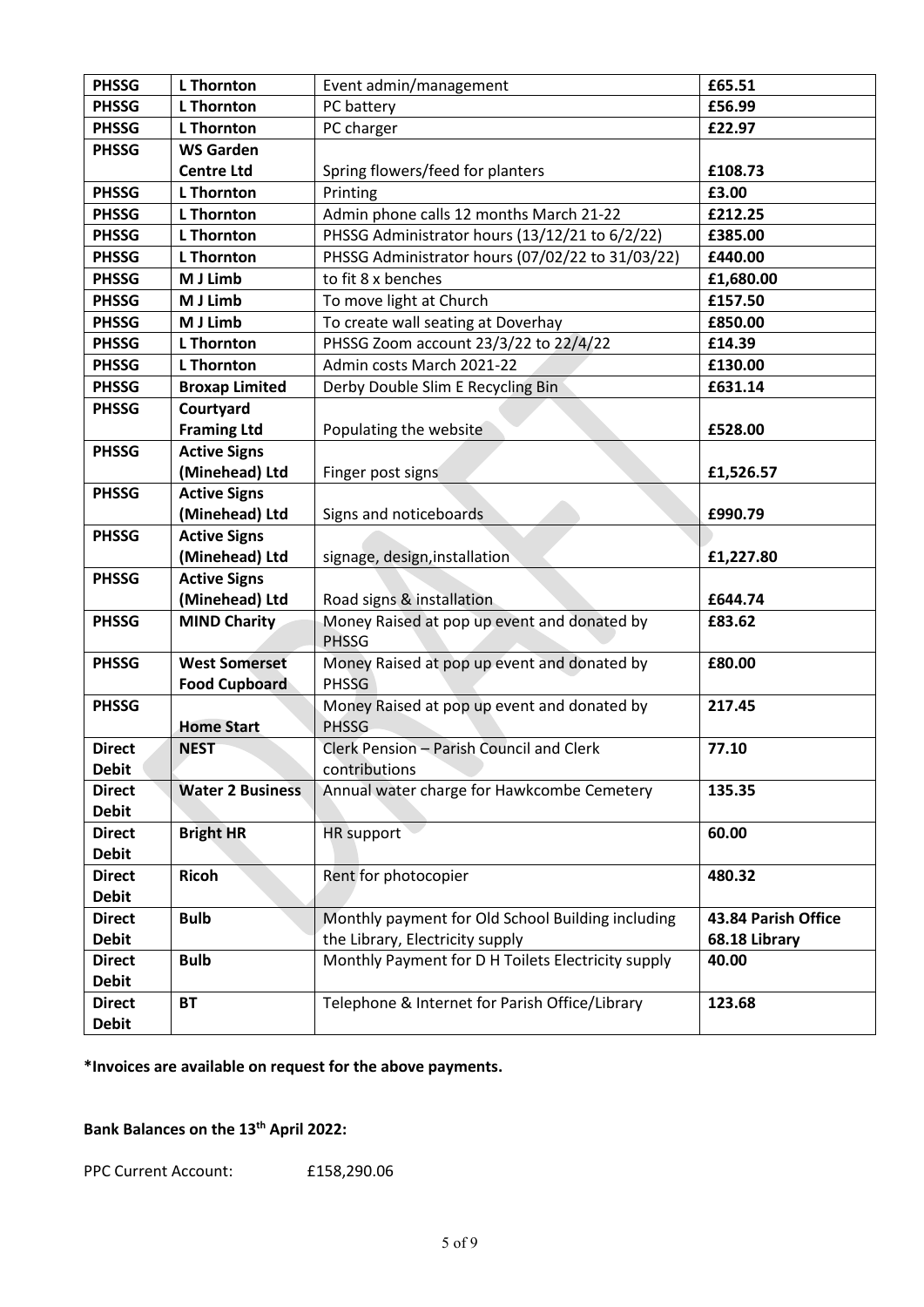Allotment Trust Account: £19,126.48

### **Payments Received between 11/03/2022 – 13/04/2022:**

| <b>Name</b>           | <b>Description</b>                          | Amount   | Reference               |
|-----------------------|---------------------------------------------|----------|-------------------------|
| <b>Bay 12</b>         | High Bank Car Park                          | 12.50    | <b>Automatic Credit</b> |
| <b>PVTA</b>           | Rent for the Visitor Centre                 | 496.00   | <b>Automatic Credit</b> |
| SW&T                  | Extension to the High Street Grant          | 5,000.00 | <b>Automatic Credit</b> |
| Bay 4 & 5             | High Bank Car Park                          | 375.00   | <b>Automatic Credit</b> |
| <b>Bay 10</b>         | High Bank Car Park                          | 175.00   | <b>Automatic Credit</b> |
| <b>Bays 1 &amp; 8</b> | High Bank Car Park                          | 375.00   | <b>Automatic Credit</b> |
| Bays 15 & 16          | High Bank Car Park                          | 375.00   | <b>Automatic Credit</b> |
| Bay 9                 | High Bank Car Park                          | 175.00   | <b>Automatic Credit</b> |
| SW&T                  | PPC Invoice 092 - increase to opening hours | 1300.00  | <b>Automatic Credit</b> |
|                       | of PPC Toilets from 01/11/21 - 19/02/2022   |          |                         |

**Proposer:** Cllr. Fraser Seconder: Cllr. Thornton

#### **UNANIMOUSLY APPROVED**

### **a. Full Council to REVIEW the following RECOMMENDATONS provided by the FC:**

- i. Adjustment to current Ear Marked Funds.
	- **Proposer:** Cllr. Fraser **Seconder:** Cllr. Boden
	-

# **UNANIMOUSLY APPROVED**

ii. PPC to issue backdated invoice for Wood Pellets consumed during 2021.

**Proposer:** Cllr. Fraser **Seconder:** Cllr. Wood

### **UNANIMOUSLY APPROVED**

iii. PPC to increase the monthly direct debit payments to the electricity suppliers by 50%.

**Proposer:** Cllr. Fraser **Seconder:** Cllr. Boden

### **UNANIMOUSLY APPROVED**

iv. PPC to transfer the official email address for the Parish Council to .gov domain following the 2022 Election.

**Proposer:** Cllr. Fraser **Seconder:** Cllr. Thornton

### **UNANIMOUSLY APPROVED**

### **10.Matters raised for information purposes only.**

First Responders in Porlock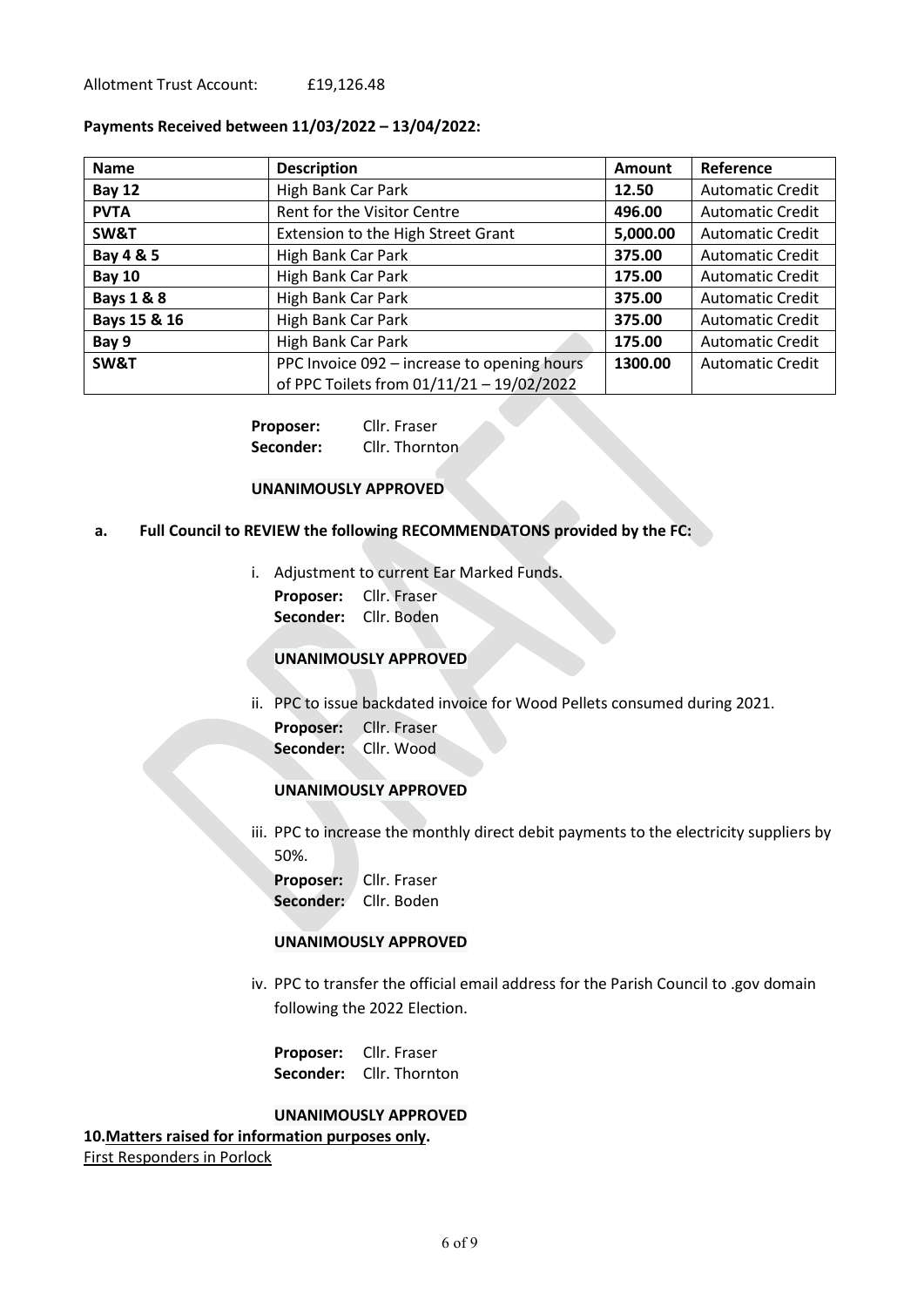Cllr. Rayner noted that a member of the public recently fell in the High Street and sustained a head injury, the member of public had to wait 3 hours for an attending ambulance. The lack of first responders in the Village was noted and it was agreed a formal letter should be sent to the responsible bodies in order to confirm the current status of Emergency Responders.

# **Action Point: Letter to be issued requesting clarity on First Responders and Ambulance response times in the rural areas.**

# Signage at the OSC

Cllr. Thornton confirmed she had attended a meeting with Ben from ENPA and Deborah Stanyon from the Visitor Centre regarding the Access and Information sign displayed at the OSC. The new sign is to be updated and relocated by the Library and VC Centre directly behind the bench facing the high street.

# **11. Current status of the Clerks CiLCA studies – Clerk to report.**

The Clerk reported that she is working towards her qualification and has been granted an extension of three months to re-submit two units. The CiLCA qualification consists of 5 Units with 30 Learning Outcomes. The Clerk requested understanding with the delay in the qualification, largely due to the increased workload over the last two years and limited time to devote to the studies.

# **12. The PPC to consider the Trustee Nominations for the Recreation Ground.**

All Councillors had been provided with the application forms for the nominees to be considered prior to the meeting. Cllr. Thornton excused herself from the discussion due to her position as applicant.

The following Nominations have been reviewed by the PPC for the position of Trustee for the Recreation Ground Committee:

| Cllr. Bloys                   |  |
|-------------------------------|--|
| Cllr. Ware                    |  |
| <b>UNANIMOUSLY APPROVED</b>   |  |
|                               |  |
| Mr Duncan McCanlis            |  |
| Cllr. Fraser                  |  |
| Cllr. Briggs                  |  |
| 9 Councillors <b>APPROVED</b> |  |
| 1 Councillor <b>ABSTAINED</b> |  |
| Mrs Lesley Thornton           |  |
| Cllr. Briggs                  |  |
| Cllr. Rayner                  |  |
|                               |  |

9 Councillors **APPROVED** 1 Councillor **ABSTAINED**

# **13. PPC to consider enlisting a contractor to maintain the floral displays provided by the ETCRF – Cllr. Thornton to report.**

Cllr. Thornton provided the attached report for all Councillors prior to the meeting. The Chairman noted that both he and Cllr. Fraser were in discussion with the different Community groups within the Village to attempt to organise a comprehensive plan to accommodate all floral displays within the Village. It was noted that if it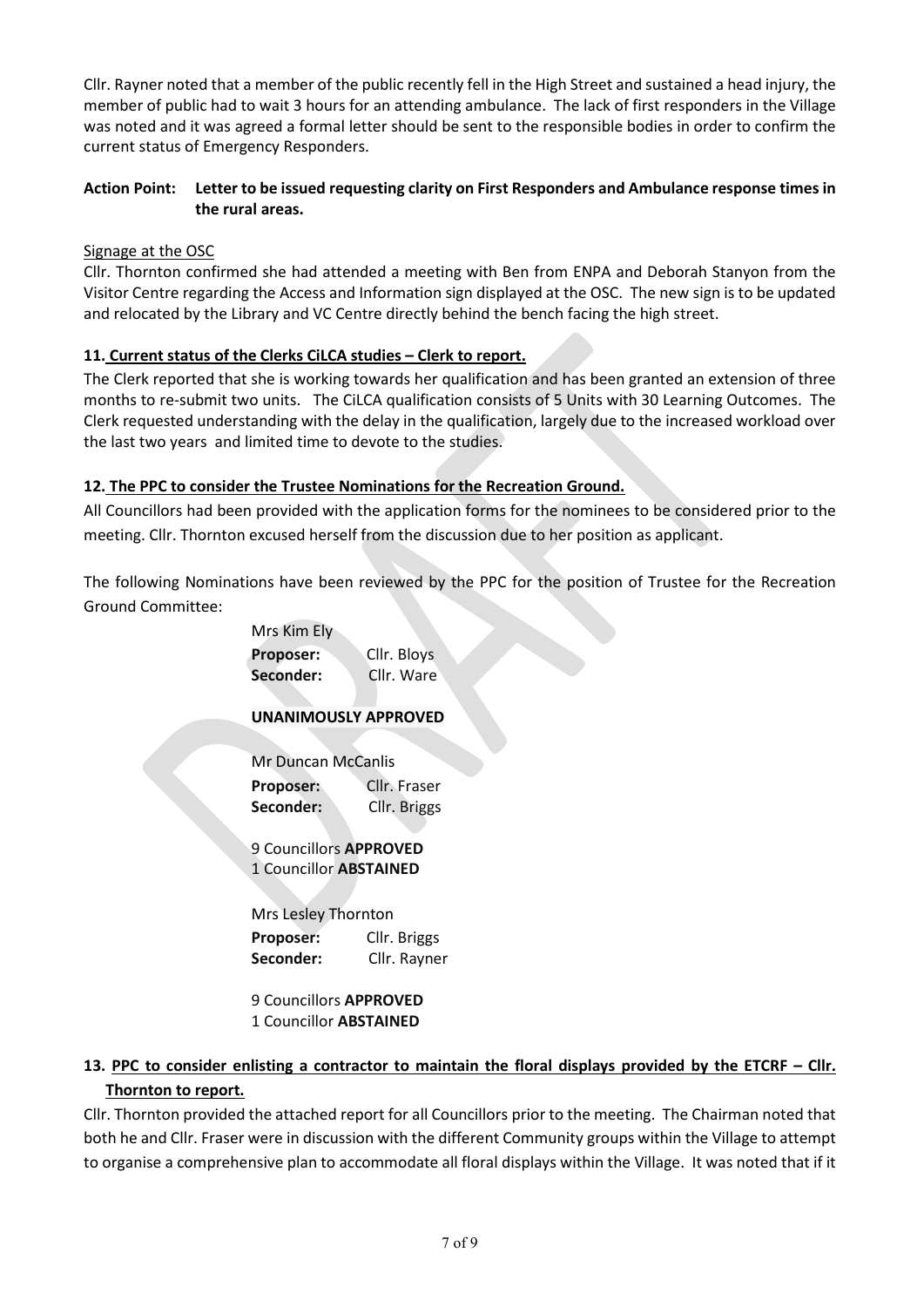was not possible to involve the Community Groups then a position would be advertised for tender. In the meantime both the Chairman and Cllr. Fraser are to maintain the floral displays.

**Action Point: The Chairman and Cllr. Fraser to meet with different Community Groups and report back to Full Council.**

# **14. PPC to review the PHSSG report regarding the ETCR Fund, the Welcome Back Fund and the extension to the ETCRF and to approve the final accounts, responsibility for assets and ongoing management of the projects and funds – Cllr. Thornton to report.**

Cllr. Thornton delivered the final report from PHSSG dated the 31<sup>st</sup> March 2022. The attached report was provided for all Councillors on the 07<sup>th</sup> April 2022 and the official PHSSG accounts and contents of the report were RECOMMENDED for APPROVAL:

> **Proposer:** Cllr. Thornton Seconder: Cllr. McCoy

# **UNANIMOUSLY APPROVED**

# **15. Correspondence**

A number of complaints had been received regarding the abandoned van in the Village Hall Car Park which is due for removal shortly.

# **16. Reports from Outside Bodies**

# Coastal Communities Team

The Chairman reported that a second meeting of the Art Group took place to confirm if there is an appetite for it in the Village, the group is currently chaired by Mr R Schmidt.

Dovery Manor

Nothing to report.

Highways

It was noted that the fencing for the pathway opposite the Toll Road still requires attention.

### Porlock Community Library

Cllr. Ware was pleased to report that the children from St. Dubricius are now regular visitors to the library and the library has also extended its opening hours to include Tuesday afternoons which has proved popular.

### Porlock Vale Tourist Association

The Visitor Centre has moved to Summer opening hours. Despite ongoing staff injury, the Visitor Centre is focusing on ensuring the Centre is open as much as possible for the next 3 months.

Two new members of staff (Lorraine Lynn and Leighanne Beart) have been recruited and are currently being trained. Events planned 2022– Open Gardens May 2022, Porlock Vale Art trial June 2022, Sea Festival Porlock Weir September 2022. The PVTA are approaching the High Street traders regarding organising Late Night Shopping 2022.

Porlock Weir Nothing to report.